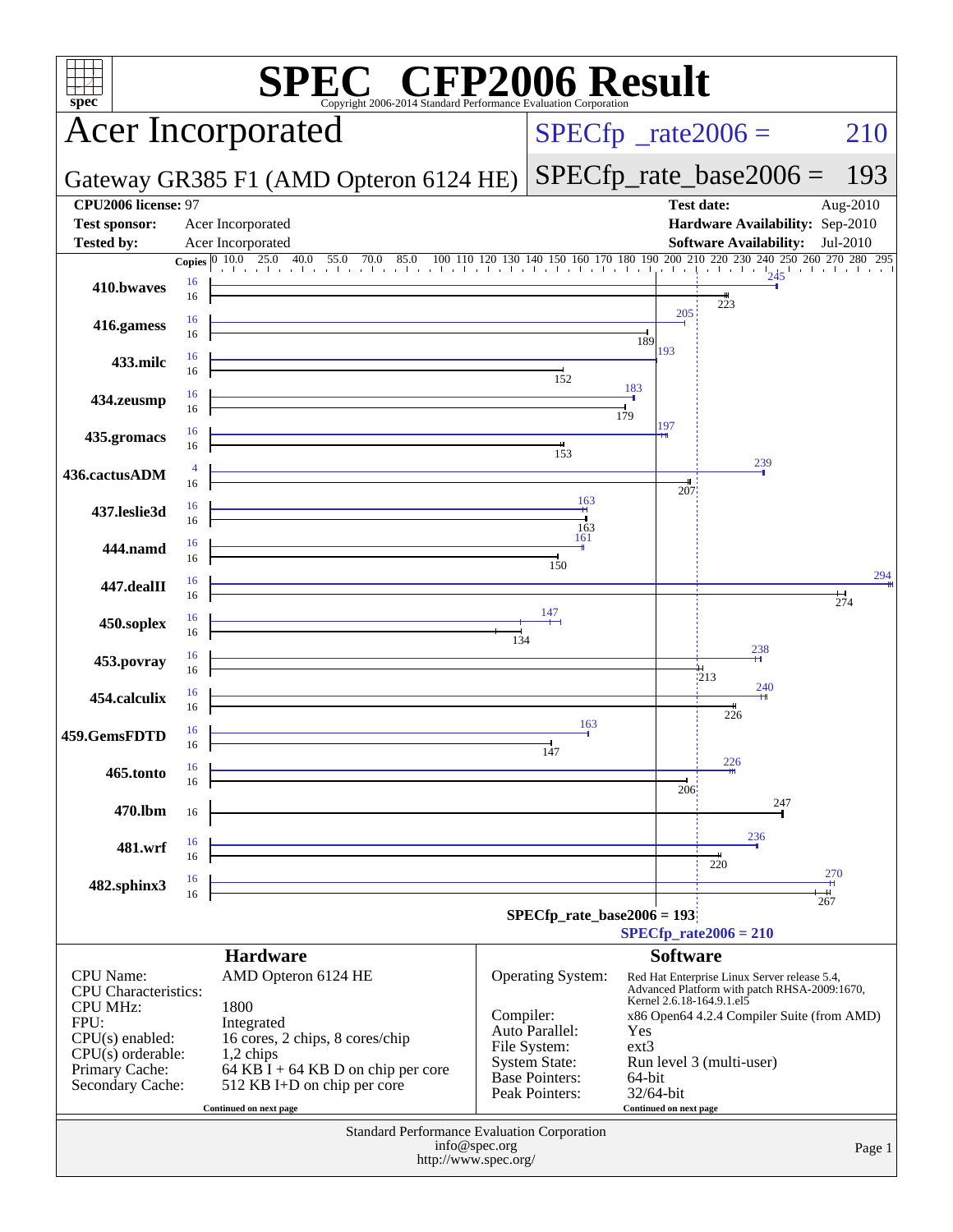

## Acer Incorporated

### $SPECTp_rate2006 = 210$

### Gateway GR385 F1 (AMD Opteron 6124 HE) [SPECfp\\_rate\\_base2006 =](http://www.spec.org/auto/cpu2006/Docs/result-fields.html#SPECfpratebase2006) 193

**[Results Table](http://www.spec.org/auto/cpu2006/Docs/result-fields.html#ResultsTable)**

**[CPU2006 license:](http://www.spec.org/auto/cpu2006/Docs/result-fields.html#CPU2006license)** 97 **[Test date:](http://www.spec.org/auto/cpu2006/Docs/result-fields.html#Testdate)** Aug-2010 **[Test sponsor:](http://www.spec.org/auto/cpu2006/Docs/result-fields.html#Testsponsor)** Acer Incorporated **[Hardware Availability:](http://www.spec.org/auto/cpu2006/Docs/result-fields.html#HardwareAvailability)** Sep-2010 **[Tested by:](http://www.spec.org/auto/cpu2006/Docs/result-fields.html#Testedby)** Acer Incorporated **[Software Availability:](http://www.spec.org/auto/cpu2006/Docs/result-fields.html#SoftwareAvailability)** Jul-2010 [L3 Cache:](http://www.spec.org/auto/cpu2006/Docs/result-fields.html#L3Cache) 12 MB I+D on chip per chip, 6 MB shared / 4 cores<br>Other Cache: None [Other Cache:](http://www.spec.org/auto/cpu2006/Docs/result-fields.html#OtherCache) [Memory:](http://www.spec.org/auto/cpu2006/Docs/result-fields.html#Memory) 64 GB (16 x 4 GB DDR3-1333 RDIMM, CL9, Dual Rank) [Disk Subsystem:](http://www.spec.org/auto/cpu2006/Docs/result-fields.html#DiskSubsystem) 1 x 1000 GB SATA, 7200 RPM [Other Hardware:](http://www.spec.org/auto/cpu2006/Docs/result-fields.html#OtherHardware) None [Other Software:](http://www.spec.org/auto/cpu2006/Docs/result-fields.html#OtherSoftware) binutils 2.18

|                  |               |                                                                                                          |              |                |            | Results Table  |            |                          |                |              |                |              |                |              |
|------------------|---------------|----------------------------------------------------------------------------------------------------------|--------------|----------------|------------|----------------|------------|--------------------------|----------------|--------------|----------------|--------------|----------------|--------------|
|                  |               |                                                                                                          |              | <b>Base</b>    |            |                |            |                          |                |              | <b>Peak</b>    |              |                |              |
| <b>Benchmark</b> | <b>Copies</b> | <b>Seconds</b>                                                                                           | <b>Ratio</b> | <b>Seconds</b> | Ratio      | <b>Seconds</b> | Ratio      | <b>Copies</b>            | <b>Seconds</b> | <b>Ratio</b> | <b>Seconds</b> | <b>Ratio</b> | <b>Seconds</b> | <b>Ratio</b> |
| 410.bwayes       | 16            | 978                                                                                                      | 222          | 975            | 223        | 972            | 224        | 16                       | 888            | 245          | 890            | 244          | 887            | 245          |
| 416.gamess       | 16            | 1658                                                                                                     | 189          | 1661           | 189        | 1659           | 189        | 16                       | 1527           | 205          | 1527           | 205          | 1528           | 205          |
| $433$ .milc      | 16            | 965                                                                                                      | 152          | 964            | 152        | 963            | 152        | 16                       | 761            | 193          | 761            | 193          | 761            | 193          |
| 434.zeusmp       | 16            | 811                                                                                                      | 180          | 813            | 179        | 812            | <b>179</b> | 16                       | 796            | 183          | 797            | 183          | 794            | 183          |
| 435.gromacs      | 16            | 755                                                                                                      | 151          | 749            | 153        | 748            | 153        | 16                       | 579            | 197          | 580            | <u>197</u>   | 586            | 195          |
| 436.cactusADM    | 16            | 922                                                                                                      | 207          | 923            | 207        | 926            | 207        | $\overline{\mathcal{A}}$ | 200            | 239          | 200            | 240          | 200            | 239          |
| 437.leslie3d     | 16            | 929                                                                                                      | 162          | 923            | 163        | <u>925</u>     | <b>163</b> | 16                       | 925            | 163          | 935            | 161          | 925            | 163          |
| 444.namd         | 16            | 856                                                                                                      | 150          | 853            | <b>150</b> | 853            | <b>150</b> | 16                       | 799            | 161          | 796            | 161          | 795            | 161          |
| 447.dealII       | 16            | 675                                                                                                      | 271          | 668            | 274        | 666            | 275        | 16                       | 623            | 294          | 624            | 293          | 621            | 295          |
| 450.soplex       | 16            | 1082                                                                                                     | 123          | 992            | 134        | 993            | 134        | 16                       | 997            | 134          | 910            | <u>147</u>   | 881            | 151          |
| $453$ .povray    | 16            | 403                                                                                                      | 211          | 400            | 213        | 400            | 213        | 16                       | 361            | 236          | 357            | 238          | 358            | 238          |
| 454.calculix     | 16            | 582                                                                                                      | 227          | 584            | 226        | 585            | 226        | 16                       | 551            | 240          | 554            | 238          | 549            | 241          |
| 459.GemsFDTD     | 16            | 1153                                                                                                     | 147          | 1155           | 147        | 1152           | 147        | 16                       | 1039           | 163          | 1038           | 164          | 1041           | 163          |
| 465.tonto        | 16            | 764                                                                                                      | 206          | 764            | 206        | 765            | 206        | 16                       | 698            | 226          | 702            | 224          | 695            | 227          |
| 470.1bm          | 16            | 890                                                                                                      | 247          | 888            | 247        | 889            | 247        | 16                       | 890            | 247          | 888            | 247          | 889            | 247          |
| 481.wrf          | 16            | 813                                                                                                      | 220          | 814            | 220        | 810            | 221        | 16                       | 758            | 236          | 757            | 236          | 755            | 237          |
| 482.sphinx3      | 16            | 1192                                                                                                     | 262          | 1170           | 267        | 1165           | 268        | 16                       | 1164           | 268          | 1156           | 270          | 1157           | 270          |
|                  |               | Results appear in the order in which they were run. Bold underlined text indicates a median measurement. |              |                |            |                |            |                          |                |              |                |              |                |              |

### **[Submit Notes](http://www.spec.org/auto/cpu2006/Docs/result-fields.html#SubmitNotes)**

The config file option 'submit' was used. 'numactl' was used to bind copies to the cores. See the configuration file for details.

### **[Operating System Notes](http://www.spec.org/auto/cpu2006/Docs/result-fields.html#OperatingSystemNotes)**

'ulimit -s unlimited' was used to set environment stack size was used to set environment locked pages in memory limit

Set vm/nr\_hugepages=14336 in /etc/sysctl.conf mount -t hugetlbfs nodev /mnt/hugepages

> Standard Performance Evaluation Corporation [info@spec.org](mailto:info@spec.org) <http://www.spec.org/>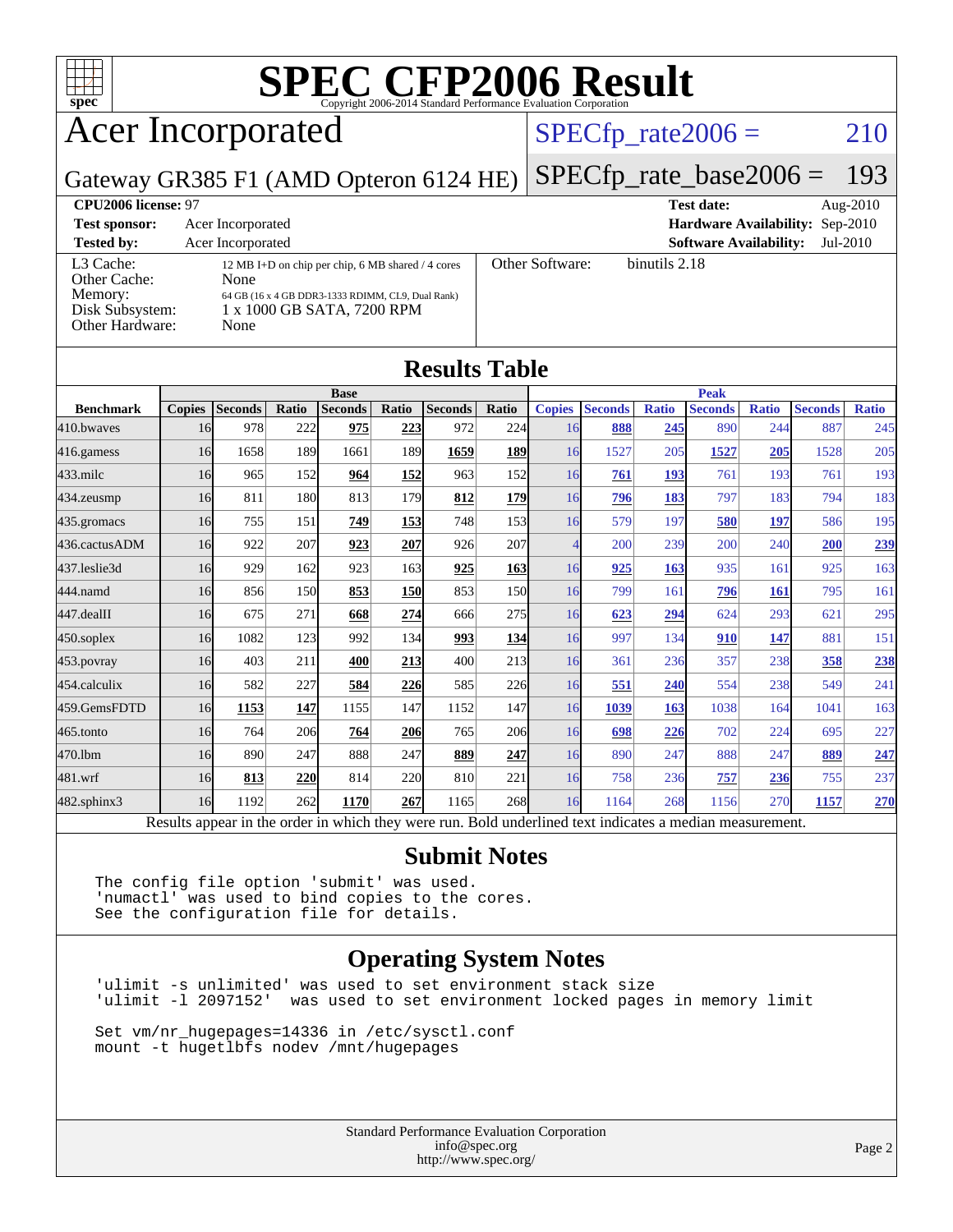

## Acer Incorporated

 $SPECTp_rate2006 = 210$ 

Gateway GR385 F1 (AMD Opteron 6124 HE) [SPECfp\\_rate\\_base2006 =](http://www.spec.org/auto/cpu2006/Docs/result-fields.html#SPECfpratebase2006) 193

**[Test sponsor:](http://www.spec.org/auto/cpu2006/Docs/result-fields.html#Testsponsor)** Acer Incorporated **[Hardware Availability:](http://www.spec.org/auto/cpu2006/Docs/result-fields.html#HardwareAvailability)** Sep-2010 **[Tested by:](http://www.spec.org/auto/cpu2006/Docs/result-fields.html#Testedby)** Acer Incorporated **[Software Availability:](http://www.spec.org/auto/cpu2006/Docs/result-fields.html#SoftwareAvailability)** Jul-2010

**[CPU2006 license:](http://www.spec.org/auto/cpu2006/Docs/result-fields.html#CPU2006license)** 97 **[Test date:](http://www.spec.org/auto/cpu2006/Docs/result-fields.html#Testdate)** Aug-2010

### **[General Notes](http://www.spec.org/auto/cpu2006/Docs/result-fields.html#GeneralNotes)**

Environment variables set by runspec before the start of the run: HUGETLB\_LIMIT = "896" LD\_LIBRARY\_PATH = "/usr/cpu2006/amd1002mc-rate-libs-revC/64:/usr/cpu2006/amd1002mc-rate-libs-revC/32" OMP\_NUM\_THREADS = "4"

The x86 Open64 Compiler Suite is only available from (and supported by) AMD at <http://developer.amd.com/cpu/open64>

This result was measured on the Gateway GR385 F1. The Acer AR385 F1 and Gateway GR385 F1 are electronically equivalent.

### **[Base Compiler Invocation](http://www.spec.org/auto/cpu2006/Docs/result-fields.html#BaseCompilerInvocation)**

[C benchmarks](http://www.spec.org/auto/cpu2006/Docs/result-fields.html#Cbenchmarks): [opencc](http://www.spec.org/cpu2006/results/res2010q3/cpu2006-20100824-13060.flags.html#user_CCbase_Fopencc)

[C++ benchmarks:](http://www.spec.org/auto/cpu2006/Docs/result-fields.html#CXXbenchmarks) [openCC](http://www.spec.org/cpu2006/results/res2010q3/cpu2006-20100824-13060.flags.html#user_CXXbase_FopenCC)

[Fortran benchmarks](http://www.spec.org/auto/cpu2006/Docs/result-fields.html#Fortranbenchmarks): [openf95](http://www.spec.org/cpu2006/results/res2010q3/cpu2006-20100824-13060.flags.html#user_FCbase_Fopenf95)

[Benchmarks using both Fortran and C](http://www.spec.org/auto/cpu2006/Docs/result-fields.html#BenchmarksusingbothFortranandC): [opencc](http://www.spec.org/cpu2006/results/res2010q3/cpu2006-20100824-13060.flags.html#user_CC_FCbase_Fopencc) [openf95](http://www.spec.org/cpu2006/results/res2010q3/cpu2006-20100824-13060.flags.html#user_CC_FCbase_Fopenf95)

### **[Base Portability Flags](http://www.spec.org/auto/cpu2006/Docs/result-fields.html#BasePortabilityFlags)**

| 410.bwaves: -DSPEC CPU LP64                           |                                                                |
|-------------------------------------------------------|----------------------------------------------------------------|
| 416.gamess: -DSPEC_CPU_LP64                           |                                                                |
| 433.milc: -DSPEC CPU LP64                             |                                                                |
| 434.zeusmp: -DSPEC_CPU_LP64                           |                                                                |
| 435.gromacs: -DSPEC CPU LP64                          |                                                                |
| 436.cactusADM: -DSPEC CPU LP64 -fno-second-underscore |                                                                |
| 437.leslie3d: -DSPEC CPU LP64                         |                                                                |
| 444.namd: - DSPEC CPU LP64                            |                                                                |
| 447.dealII: -DSPEC CPU LP64                           |                                                                |
| 450.soplex: -DSPEC_CPU_LP64                           |                                                                |
| 453.povray: -DSPEC_CPU_LP64                           |                                                                |
| 454.calculix: -DSPEC CPU LP64                         |                                                                |
| 459.GemsFDTD: -DSPEC_CPU LP64                         |                                                                |
| 465.tonto: - DSPEC CPU LP64                           |                                                                |
| 470.1bm: - DSPEC CPU LP64                             |                                                                |
|                                                       | 481.wrf: -DSPEC_CPU_LP64 -DSPEC_CPU_LINUX -DSPEC_CPU_CASE_FLAG |
| -fno-second-underscore                                |                                                                |
| 482.sphinx3: -DSPEC_CPU_LP64                          |                                                                |
|                                                       |                                                                |

| <b>Standard Performance Evaluation Corporation</b> |
|----------------------------------------------------|
| info@spec.org                                      |
| http://www.spec.org/                               |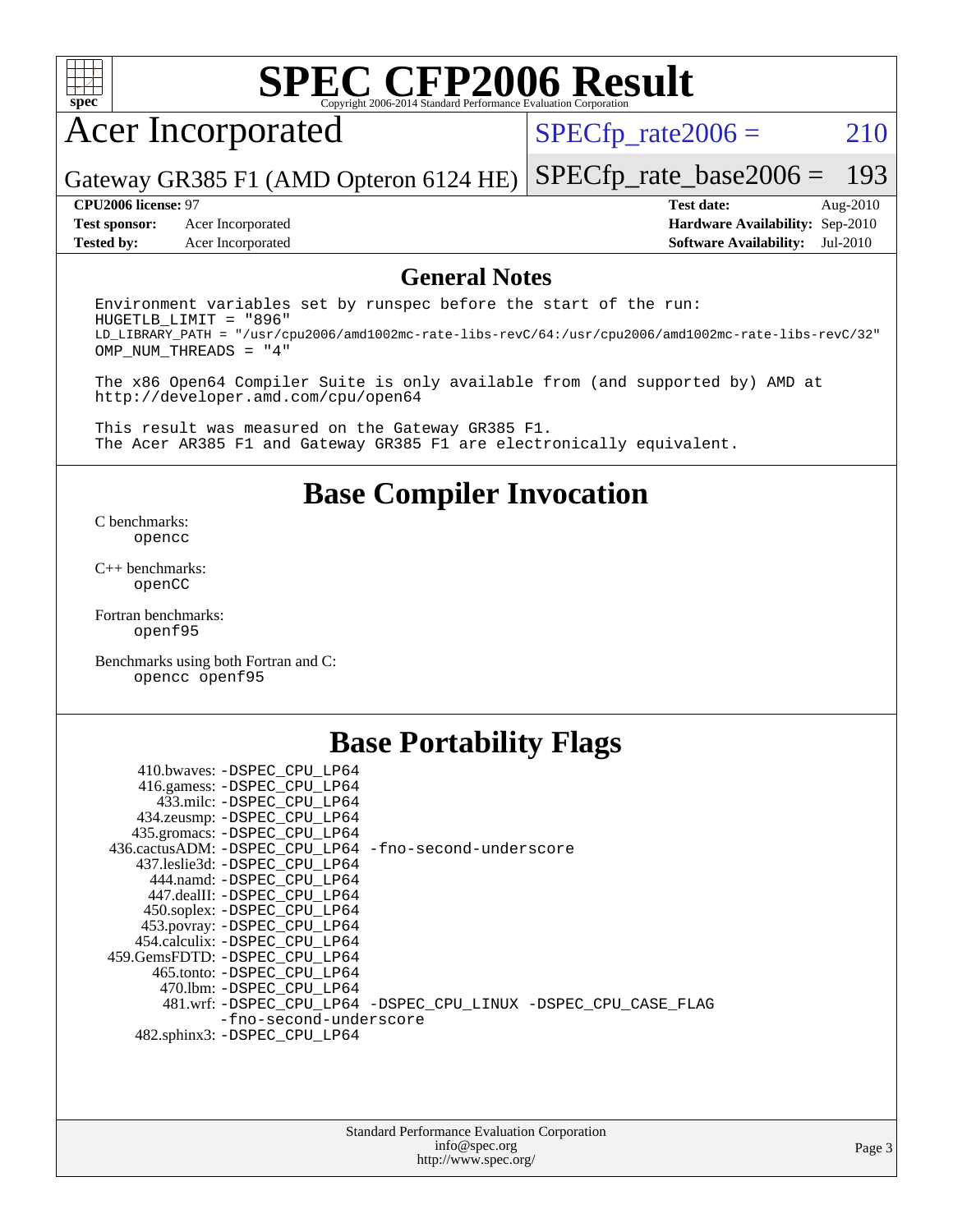

## Acer Incorporated

 $SPECTp_rate2006 = 210$ 

Gateway GR385 F1 (AMD Opteron 6124 HE) [SPECfp\\_rate\\_base2006 =](http://www.spec.org/auto/cpu2006/Docs/result-fields.html#SPECfpratebase2006) 193

**[Test sponsor:](http://www.spec.org/auto/cpu2006/Docs/result-fields.html#Testsponsor)** Acer Incorporated **[Hardware Availability:](http://www.spec.org/auto/cpu2006/Docs/result-fields.html#HardwareAvailability)** Sep-2010 **[Tested by:](http://www.spec.org/auto/cpu2006/Docs/result-fields.html#Testedby)** Acer Incorporated **[Software Availability:](http://www.spec.org/auto/cpu2006/Docs/result-fields.html#SoftwareAvailability)** Jul-2010

**[CPU2006 license:](http://www.spec.org/auto/cpu2006/Docs/result-fields.html#CPU2006license)** 97 **[Test date:](http://www.spec.org/auto/cpu2006/Docs/result-fields.html#Testdate)** Aug-2010

### **[Base Optimization Flags](http://www.spec.org/auto/cpu2006/Docs/result-fields.html#BaseOptimizationFlags)**

[C benchmarks](http://www.spec.org/auto/cpu2006/Docs/result-fields.html#Cbenchmarks):

[-march=barcelona](http://www.spec.org/cpu2006/results/res2010q3/cpu2006-20100824-13060.flags.html#user_CCbase_F-march_8ea39521cada96f307a04d0b8b9c6ffb) [-mso](http://www.spec.org/cpu2006/results/res2010q3/cpu2006-20100824-13060.flags.html#user_CCbase_F-mso) [-Ofast](http://www.spec.org/cpu2006/results/res2010q3/cpu2006-20100824-13060.flags.html#user_CCbase_F-Ofast) [-OPT:malloc\\_alg=1](http://www.spec.org/cpu2006/results/res2010q3/cpu2006-20100824-13060.flags.html#user_CCbase_F-OPT:malloc_algorithm_58733815edefaa612c2ed769b716daa0) [-HP:bdt=2m](http://www.spec.org/cpu2006/results/res2010q3/cpu2006-20100824-13060.flags.html#user_CCbase_F-HUGEPAGE_99eaea9f74400395f9f16774d1aed5d7)

[C++ benchmarks:](http://www.spec.org/auto/cpu2006/Docs/result-fields.html#CXXbenchmarks)

[-march=barcelona](http://www.spec.org/cpu2006/results/res2010q3/cpu2006-20100824-13060.flags.html#user_CXXbase_F-march_8ea39521cada96f307a04d0b8b9c6ffb) [-mso](http://www.spec.org/cpu2006/results/res2010q3/cpu2006-20100824-13060.flags.html#user_CXXbase_F-mso) [-Ofast](http://www.spec.org/cpu2006/results/res2010q3/cpu2006-20100824-13060.flags.html#user_CXXbase_F-Ofast) [-static](http://www.spec.org/cpu2006/results/res2010q3/cpu2006-20100824-13060.flags.html#user_CXXbase_F-static) [-INLINE:aggressive=on](http://www.spec.org/cpu2006/results/res2010q3/cpu2006-20100824-13060.flags.html#user_CXXbase_F-INLINE:aggressive_e14807c0a1e56a6a83cb25ab07c7ae8a) [-OPT:malloc\\_alg=1](http://www.spec.org/cpu2006/results/res2010q3/cpu2006-20100824-13060.flags.html#user_CXXbase_F-OPT:malloc_algorithm_58733815edefaa612c2ed769b716daa0) [-HP:bdt=2m](http://www.spec.org/cpu2006/results/res2010q3/cpu2006-20100824-13060.flags.html#user_CXXbase_F-HUGEPAGE_99eaea9f74400395f9f16774d1aed5d7)

[Fortran benchmarks](http://www.spec.org/auto/cpu2006/Docs/result-fields.html#Fortranbenchmarks): [-march=barcelona](http://www.spec.org/cpu2006/results/res2010q3/cpu2006-20100824-13060.flags.html#user_FCbase_F-march_8ea39521cada96f307a04d0b8b9c6ffb) [-mso](http://www.spec.org/cpu2006/results/res2010q3/cpu2006-20100824-13060.flags.html#user_FCbase_F-mso) [-Ofast](http://www.spec.org/cpu2006/results/res2010q3/cpu2006-20100824-13060.flags.html#user_FCbase_F-Ofast) [-HP](http://www.spec.org/cpu2006/results/res2010q3/cpu2006-20100824-13060.flags.html#user_FCbase_F-HUGEPAGE_5df7ddc958063186306345596c5e7dc3)

[Benchmarks using both Fortran and C](http://www.spec.org/auto/cpu2006/Docs/result-fields.html#BenchmarksusingbothFortranandC): [-march=barcelona](http://www.spec.org/cpu2006/results/res2010q3/cpu2006-20100824-13060.flags.html#user_CC_FCbase_F-march_8ea39521cada96f307a04d0b8b9c6ffb) [-mso](http://www.spec.org/cpu2006/results/res2010q3/cpu2006-20100824-13060.flags.html#user_CC_FCbase_F-mso) [-Ofast](http://www.spec.org/cpu2006/results/res2010q3/cpu2006-20100824-13060.flags.html#user_CC_FCbase_F-Ofast) [-OPT:malloc\\_alg=1](http://www.spec.org/cpu2006/results/res2010q3/cpu2006-20100824-13060.flags.html#user_CC_FCbase_F-OPT:malloc_algorithm_58733815edefaa612c2ed769b716daa0) [-HP:bdt=2m](http://www.spec.org/cpu2006/results/res2010q3/cpu2006-20100824-13060.flags.html#user_CC_FCbase_F-HUGEPAGE_99eaea9f74400395f9f16774d1aed5d7) [-HP](http://www.spec.org/cpu2006/results/res2010q3/cpu2006-20100824-13060.flags.html#user_CC_FCbase_F-HUGEPAGE_5df7ddc958063186306345596c5e7dc3)

### **[Peak Compiler Invocation](http://www.spec.org/auto/cpu2006/Docs/result-fields.html#PeakCompilerInvocation)**

[C benchmarks](http://www.spec.org/auto/cpu2006/Docs/result-fields.html#Cbenchmarks): [opencc](http://www.spec.org/cpu2006/results/res2010q3/cpu2006-20100824-13060.flags.html#user_CCpeak_Fopencc)

[C++ benchmarks:](http://www.spec.org/auto/cpu2006/Docs/result-fields.html#CXXbenchmarks) [openCC](http://www.spec.org/cpu2006/results/res2010q3/cpu2006-20100824-13060.flags.html#user_CXXpeak_FopenCC)

[Fortran benchmarks](http://www.spec.org/auto/cpu2006/Docs/result-fields.html#Fortranbenchmarks): [openf95](http://www.spec.org/cpu2006/results/res2010q3/cpu2006-20100824-13060.flags.html#user_FCpeak_Fopenf95)

[Benchmarks using both Fortran and C](http://www.spec.org/auto/cpu2006/Docs/result-fields.html#BenchmarksusingbothFortranandC): [opencc](http://www.spec.org/cpu2006/results/res2010q3/cpu2006-20100824-13060.flags.html#user_CC_FCpeak_Fopencc) [openf95](http://www.spec.org/cpu2006/results/res2010q3/cpu2006-20100824-13060.flags.html#user_CC_FCpeak_Fopenf95)

## **[Peak Portability Flags](http://www.spec.org/auto/cpu2006/Docs/result-fields.html#PeakPortabilityFlags)**

| 410.bwaves: -DSPEC CPU LP64<br>416.gamess: - DSPEC_CPU_LP64<br>433.milc: -DSPEC CPU LP64<br>434.zeusmp: - DSPEC_CPU_LP64<br>435.gromacs: -DSPEC_CPU_LP64 |                                                                |
|----------------------------------------------------------------------------------------------------------------------------------------------------------|----------------------------------------------------------------|
| 436.cactusADM: -DSPEC CPU LP64 -fno-second-underscore                                                                                                    |                                                                |
| 437.leslie3d: -DSPEC_CPU LP64                                                                                                                            |                                                                |
| 444.namd: -DSPEC CPU LP64                                                                                                                                |                                                                |
| 453.povray: -DSPEC_CPU_LP64                                                                                                                              |                                                                |
| 454.calculix: -DSPEC CPU LP64                                                                                                                            |                                                                |
| 459.GemsFDTD: -DSPEC CPU LP64                                                                                                                            |                                                                |
| 465.tonto: - DSPEC_CPU LP64                                                                                                                              |                                                                |
| 470.1bm: -DSPEC CPU LP64                                                                                                                                 |                                                                |
|                                                                                                                                                          | 481.wrf: -DSPEC_CPU_LP64 -DSPEC_CPU_LINUX -DSPEC_CPU_CASE_FLAG |
| -fno-second-underscore                                                                                                                                   |                                                                |
| 482.sphinx3: -DSPEC CPU LP64                                                                                                                             |                                                                |

Standard Performance Evaluation Corporation [info@spec.org](mailto:info@spec.org) <http://www.spec.org/>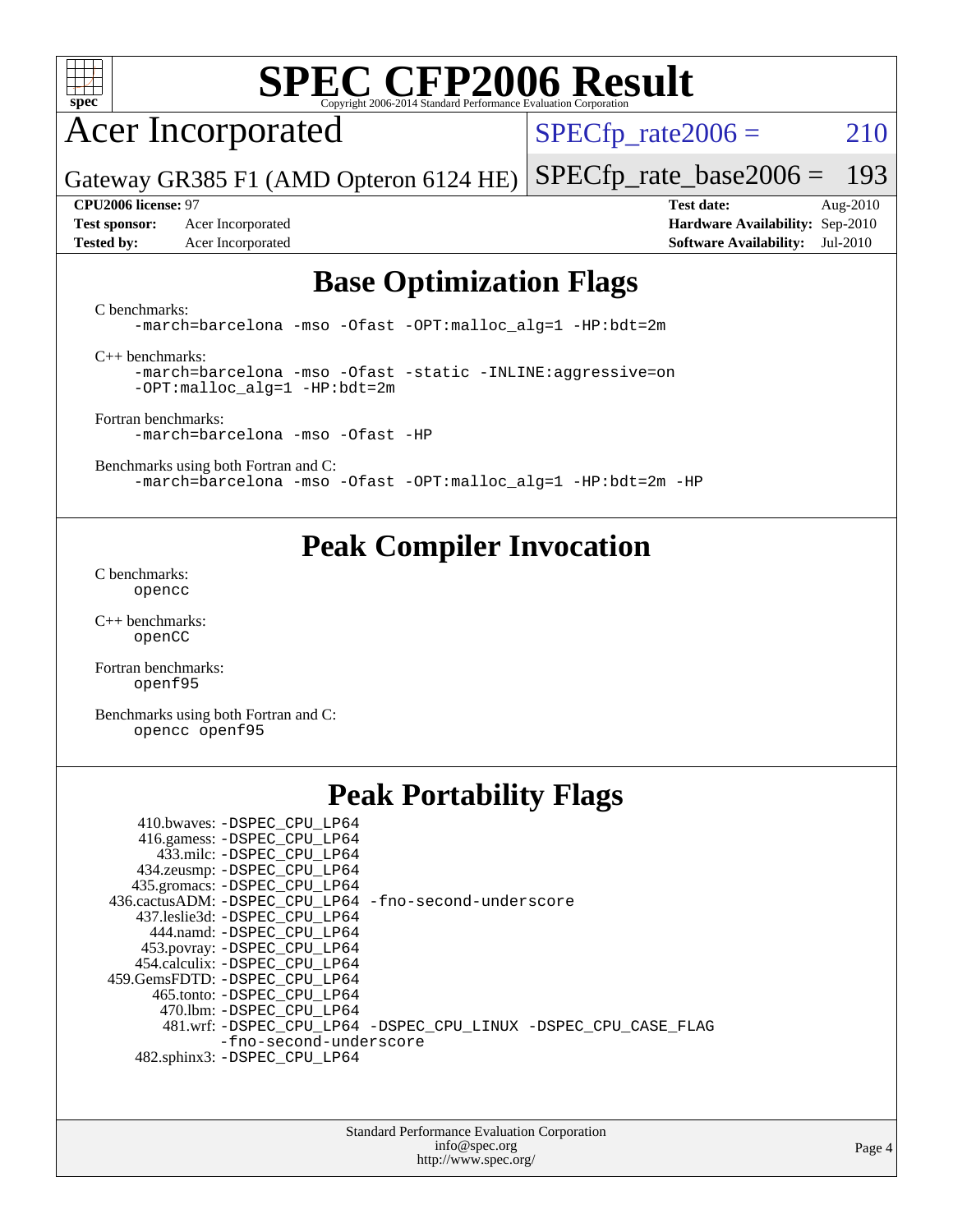

Acer Incorporated

 $SPECTp_rate2006 = 210$ 

Gateway GR385 F1 (AMD Opteron 6124 HE) [SPECfp\\_rate\\_base2006 =](http://www.spec.org/auto/cpu2006/Docs/result-fields.html#SPECfpratebase2006) 193

**[Test sponsor:](http://www.spec.org/auto/cpu2006/Docs/result-fields.html#Testsponsor)** Acer Incorporated **[Hardware Availability:](http://www.spec.org/auto/cpu2006/Docs/result-fields.html#HardwareAvailability)** Sep-2010

**[CPU2006 license:](http://www.spec.org/auto/cpu2006/Docs/result-fields.html#CPU2006license)** 97 **[Test date:](http://www.spec.org/auto/cpu2006/Docs/result-fields.html#Testdate)** Aug-2010 **[Tested by:](http://www.spec.org/auto/cpu2006/Docs/result-fields.html#Testedby)** Acer Incorporated **[Software Availability:](http://www.spec.org/auto/cpu2006/Docs/result-fields.html#SoftwareAvailability)** Jul-2010

## **[Peak Optimization Flags](http://www.spec.org/auto/cpu2006/Docs/result-fields.html#PeakOptimizationFlags)**

### [C benchmarks](http://www.spec.org/auto/cpu2006/Docs/result-fields.html#Cbenchmarks):

 433.milc: [-march=barcelona](http://www.spec.org/cpu2006/results/res2010q3/cpu2006-20100824-13060.flags.html#user_peakCCLD433_milc_F-march_8ea39521cada96f307a04d0b8b9c6ffb) [-mso](http://www.spec.org/cpu2006/results/res2010q3/cpu2006-20100824-13060.flags.html#user_peakCCLD433_milc_F-mso) [-Ofast](http://www.spec.org/cpu2006/results/res2010q3/cpu2006-20100824-13060.flags.html#user_peakCOPTIMIZE433_milc_F-Ofast) [-CG:movnti=1](http://www.spec.org/cpu2006/results/res2010q3/cpu2006-20100824-13060.flags.html#user_peakCOPTIMIZE433_milc_F-CG:movnti_c5191dc1f6da57382570e339f0143b6b) [-CG:local\\_sched\\_alg=1](http://www.spec.org/cpu2006/results/res2010q3/cpu2006-20100824-13060.flags.html#user_peakCOPTIMIZE433_milc_F-CG:local_sched_alg_2175ca61f1a2717f1ec57b14995b9e7a) [-CG:locs\\_shallow\\_depth=1](http://www.spec.org/cpu2006/results/res2010q3/cpu2006-20100824-13060.flags.html#user_peakCOPTIMIZE433_milc_F-CG:locs_shallow_depth_ec0a53d3def1c53dcd5985fc16cc23f2) [-HP:bdt=2m:heap=2m](http://www.spec.org/cpu2006/results/res2010q3/cpu2006-20100824-13060.flags.html#user_peakCOPTIMIZE433_milc_F-HUGEPAGE_855e97383b49831f390a2af16fe7202f) [-LNO:prefetch=3](http://www.spec.org/cpu2006/results/res2010q3/cpu2006-20100824-13060.flags.html#user_peakCOPTIMIZE433_milc_F-LNO:prefetch_73b5a9400a8f80d6e23f06aa34f07c5f)

 $470$ .lbm: basepeak = yes

 482.sphinx3: [-march=barcelona](http://www.spec.org/cpu2006/results/res2010q3/cpu2006-20100824-13060.flags.html#user_peakCCLD482_sphinx3_F-march_8ea39521cada96f307a04d0b8b9c6ffb) [-mso](http://www.spec.org/cpu2006/results/res2010q3/cpu2006-20100824-13060.flags.html#user_peakCCLD482_sphinx3_F-mso) [-fb\\_create fbdata](http://www.spec.org/cpu2006/results/res2010q3/cpu2006-20100824-13060.flags.html#user_peakPASS1_CFLAGSPASS1_LDFLAGS482_sphinx3_F-fb_create_filename)(pass 1) [-fb\\_opt fbdata](http://www.spec.org/cpu2006/results/res2010q3/cpu2006-20100824-13060.flags.html#user_peakPASS2_CFLAGSPASS2_LDFLAGS482_sphinx3_F-fb_opt_filename)(pass 2) [-Ofast](http://www.spec.org/cpu2006/results/res2010q3/cpu2006-20100824-13060.flags.html#user_peakCOPTIMIZE482_sphinx3_F-Ofast) [-OPT:malloc\\_alg=2](http://www.spec.org/cpu2006/results/res2010q3/cpu2006-20100824-13060.flags.html#user_peakCOPTIMIZE482_sphinx3_F-OPT:malloc_algorithm_e62903d0840423b2a5cd674766328c33) [-CG:sse\\_cse\\_regs=0](http://www.spec.org/cpu2006/results/res2010q3/cpu2006-20100824-13060.flags.html#user_peakCOPTIMIZE482_sphinx3_F-CG:sse_cse_regs_7df8d7006fcaae90aa34e4c541216ae1) [-CG:locs\\_shallow\\_depth=1](http://www.spec.org/cpu2006/results/res2010q3/cpu2006-20100824-13060.flags.html#user_peakCOPTIMIZE482_sphinx3_F-CG:locs_shallow_depth_ec0a53d3def1c53dcd5985fc16cc23f2) [-CG:cmp\\_peep=on](http://www.spec.org/cpu2006/results/res2010q3/cpu2006-20100824-13060.flags.html#user_peakCOPTIMIZE482_sphinx3_F-CG:cmp_peep_ab90c979e95bee1f1f617a32622424ed) [-CG:local\\_sched\\_alg=1](http://www.spec.org/cpu2006/results/res2010q3/cpu2006-20100824-13060.flags.html#user_peakCOPTIMIZE482_sphinx3_F-CG:local_sched_alg_2175ca61f1a2717f1ec57b14995b9e7a) [-INLINE:aggressive=on](http://www.spec.org/cpu2006/results/res2010q3/cpu2006-20100824-13060.flags.html#user_peakCOPTIMIZE482_sphinx3_F-INLINE:aggressive_e14807c0a1e56a6a83cb25ab07c7ae8a)

### [C++ benchmarks:](http://www.spec.org/auto/cpu2006/Docs/result-fields.html#CXXbenchmarks)

 444.namd: [-march=barcelona](http://www.spec.org/cpu2006/results/res2010q3/cpu2006-20100824-13060.flags.html#user_peakCXXLD444_namd_F-march_8ea39521cada96f307a04d0b8b9c6ffb) [-mso](http://www.spec.org/cpu2006/results/res2010q3/cpu2006-20100824-13060.flags.html#user_peakCXXLD444_namd_F-mso) [-fb\\_create fbdata](http://www.spec.org/cpu2006/results/res2010q3/cpu2006-20100824-13060.flags.html#user_peakPASS1_CXXFLAGSPASS1_LDFLAGS444_namd_F-fb_create_filename)(pass 1) [-fb\\_opt fbdata](http://www.spec.org/cpu2006/results/res2010q3/cpu2006-20100824-13060.flags.html#user_peakPASS2_CXXFLAGSPASS2_LDFLAGS444_namd_F-fb_opt_filename)(pass 2) [-Ofast](http://www.spec.org/cpu2006/results/res2010q3/cpu2006-20100824-13060.flags.html#user_peakCXXOPTIMIZE444_namd_F-Ofast) [-LNO:ignore\\_feedback=off](http://www.spec.org/cpu2006/results/res2010q3/cpu2006-20100824-13060.flags.html#user_peakCXXOPTIMIZE444_namd_F-LNO:ignore_feedback_1d6d06f39185b277a955c10dfd0a9a73) [-CG:local\\_sched\\_alg=2](http://www.spec.org/cpu2006/results/res2010q3/cpu2006-20100824-13060.flags.html#user_peakCXXOPTIMIZE444_namd_F-CG:local_sched_alg_7e9cde87db6e5e7117cdd873e1f958ca) [-CG:load\\_exe=0](http://www.spec.org/cpu2006/results/res2010q3/cpu2006-20100824-13060.flags.html#user_peakCXXOPTIMIZE444_namd_F-CG:load_exe_274d025dc8e91b4834366e9e44cd78e3) [-CG:compute\\_to=on](http://www.spec.org/cpu2006/results/res2010q3/cpu2006-20100824-13060.flags.html#user_peakCXXOPTIMIZE444_namd_F-CG:compute_to_596c30b399a79f0675b006ae34a185eb) [-OPT:unroll\\_size=256](http://www.spec.org/cpu2006/results/res2010q3/cpu2006-20100824-13060.flags.html#user_peakCXXOPTIMIZE444_namd_F-OPT:unroll_size_dfa492f42f50f580c3837c8b22d14f27) [-fno-exceptions](http://www.spec.org/cpu2006/results/res2010q3/cpu2006-20100824-13060.flags.html#user_peakCXXOPTIMIZE444_namd_F-fexceptions) [-HP:bdt=2m:heap=2m](http://www.spec.org/cpu2006/results/res2010q3/cpu2006-20100824-13060.flags.html#user_peakCXXOPTIMIZE444_namd_F-HUGEPAGE_855e97383b49831f390a2af16fe7202f)

 447.dealII: [-march=barcelona](http://www.spec.org/cpu2006/results/res2010q3/cpu2006-20100824-13060.flags.html#user_peakCXXLD447_dealII_F-march_8ea39521cada96f307a04d0b8b9c6ffb) [-mso](http://www.spec.org/cpu2006/results/res2010q3/cpu2006-20100824-13060.flags.html#user_peakCXXLD447_dealII_F-mso) [-Ofast](http://www.spec.org/cpu2006/results/res2010q3/cpu2006-20100824-13060.flags.html#user_peakCXXOPTIMIZE447_dealII_F-Ofast) [-static](http://www.spec.org/cpu2006/results/res2010q3/cpu2006-20100824-13060.flags.html#user_peakCXXOPTIMIZE447_dealII_F-static) [-INLINE:aggressive=on](http://www.spec.org/cpu2006/results/res2010q3/cpu2006-20100824-13060.flags.html#user_peakCXXOPTIMIZE447_dealII_F-INLINE:aggressive_e14807c0a1e56a6a83cb25ab07c7ae8a) [-LNO:opt=0](http://www.spec.org/cpu2006/results/res2010q3/cpu2006-20100824-13060.flags.html#user_peakCXXOPTIMIZE447_dealII_F-LNO:opt_b91e8b13d06f45039299c6496cc69a5f) [-fno-emit-exceptions](http://www.spec.org/cpu2006/results/res2010q3/cpu2006-20100824-13060.flags.html#user_peakCXXOPTIMIZE447_dealII_F-fno-emit-exceptions) [-m32](http://www.spec.org/cpu2006/results/res2010q3/cpu2006-20100824-13060.flags.html#user_peakCXXOPTIMIZE447_dealII_F-m32) [-OPT:unroll\\_times\\_max=8](http://www.spec.org/cpu2006/results/res2010q3/cpu2006-20100824-13060.flags.html#user_peakCXXOPTIMIZE447_dealII_F-OPT:unroll_times_max_1ad8852298ca2c36a68b2d007aae0e22) [-OPT:unroll\\_size=256](http://www.spec.org/cpu2006/results/res2010q3/cpu2006-20100824-13060.flags.html#user_peakCXXOPTIMIZE447_dealII_F-OPT:unroll_size_dfa492f42f50f580c3837c8b22d14f27) [-OPT:unroll\\_level=2](http://www.spec.org/cpu2006/results/res2010q3/cpu2006-20100824-13060.flags.html#user_peakCXXOPTIMIZE447_dealII_F-OPT:unroll_level_2cd767e66711a193dd7aad8ffe1e4d20) [-HP:bdt=2m:heap=2m](http://www.spec.org/cpu2006/results/res2010q3/cpu2006-20100824-13060.flags.html#user_peakCXXOPTIMIZE447_dealII_F-HUGEPAGE_855e97383b49831f390a2af16fe7202f) [-GRA:unspill=on](http://www.spec.org/cpu2006/results/res2010q3/cpu2006-20100824-13060.flags.html#user_peakCXXOPTIMIZE447_dealII_F-GRA:unspill_1a6c98043856890311246be72b057593) [-CG:cmp\\_peep=on](http://www.spec.org/cpu2006/results/res2010q3/cpu2006-20100824-13060.flags.html#user_peakCXXOPTIMIZE447_dealII_F-CG:cmp_peep_ab90c979e95bee1f1f617a32622424ed) [-TENV:frame\\_pointer=off](http://www.spec.org/cpu2006/results/res2010q3/cpu2006-20100824-13060.flags.html#user_peakCXXOPTIMIZE447_dealII_F-TENV:frame_pointer_2e92068e13bfe2cecb58286df627594f)

 450.soplex: [-march=barcelona](http://www.spec.org/cpu2006/results/res2010q3/cpu2006-20100824-13060.flags.html#user_peakCXXLD450_soplex_F-march_8ea39521cada96f307a04d0b8b9c6ffb) [-mso](http://www.spec.org/cpu2006/results/res2010q3/cpu2006-20100824-13060.flags.html#user_peakCXXLD450_soplex_F-mso) [-fb\\_create fbdata](http://www.spec.org/cpu2006/results/res2010q3/cpu2006-20100824-13060.flags.html#user_peakPASS1_CXXFLAGSPASS1_LDFLAGS450_soplex_F-fb_create_filename)(pass 1)  $-fb$  opt fbdata(pass 2) [-O3](http://www.spec.org/cpu2006/results/res2010q3/cpu2006-20100824-13060.flags.html#user_peakCXXOPTIMIZE450_soplex_F-O3) [-INLINE:aggressive=on](http://www.spec.org/cpu2006/results/res2010q3/cpu2006-20100824-13060.flags.html#user_peakCXXOPTIMIZE450_soplex_F-INLINE:aggressive_e14807c0a1e56a6a83cb25ab07c7ae8a) [-OPT:IEEE\\_arith=3](http://www.spec.org/cpu2006/results/res2010q3/cpu2006-20100824-13060.flags.html#user_peakCXXOPTIMIZE450_soplex_F-OPT:IEEE_arith_deed7f378bba536bb15e5525c2cfff5d) [-OPT:IEEE\\_NaN\\_Inf=off](http://www.spec.org/cpu2006/results/res2010q3/cpu2006-20100824-13060.flags.html#user_peakCXXOPTIMIZE450_soplex_F-OPT:IEEE_NaN_Inf_a80561cd0dc061d93d55cc50467065f5) [-OPT:fold\\_unsigned\\_relops=on](http://www.spec.org/cpu2006/results/res2010q3/cpu2006-20100824-13060.flags.html#user_peakCXXOPTIMIZE450_soplex_F-OPT:fold_unsigned_relops_3472896f4df6f05453f457c244d9ad64) [-OPT:malloc\\_alg=1](http://www.spec.org/cpu2006/results/res2010q3/cpu2006-20100824-13060.flags.html#user_peakCXXOPTIMIZE450_soplex_F-OPT:malloc_algorithm_58733815edefaa612c2ed769b716daa0) [-CG:load\\_exe=0](http://www.spec.org/cpu2006/results/res2010q3/cpu2006-20100824-13060.flags.html#user_peakCXXOPTIMIZE450_soplex_F-CG:load_exe_274d025dc8e91b4834366e9e44cd78e3) [-fno-exceptions](http://www.spec.org/cpu2006/results/res2010q3/cpu2006-20100824-13060.flags.html#user_peakCXXOPTIMIZE450_soplex_F-fexceptions) [-m32](http://www.spec.org/cpu2006/results/res2010q3/cpu2006-20100824-13060.flags.html#user_peakCXXOPTIMIZE450_soplex_F-m32) [-HP:bdt=2m](http://www.spec.org/cpu2006/results/res2010q3/cpu2006-20100824-13060.flags.html#user_peakCXXOPTIMIZE450_soplex_F-HUGEPAGE_99eaea9f74400395f9f16774d1aed5d7)

 453.povray: [-march=barcelona](http://www.spec.org/cpu2006/results/res2010q3/cpu2006-20100824-13060.flags.html#user_peakCXXLD453_povray_F-march_8ea39521cada96f307a04d0b8b9c6ffb) [-mso](http://www.spec.org/cpu2006/results/res2010q3/cpu2006-20100824-13060.flags.html#user_peakCXXLD453_povray_F-mso) [-fb\\_create fbdata](http://www.spec.org/cpu2006/results/res2010q3/cpu2006-20100824-13060.flags.html#user_peakPASS1_CXXFLAGSPASS1_LDFLAGS453_povray_F-fb_create_filename)(pass 1) -fb opt fbdata(pass 2) [-Ofast](http://www.spec.org/cpu2006/results/res2010q3/cpu2006-20100824-13060.flags.html#user_peakCXXOPTIMIZE453_povray_F-Ofast) [-INLINE:aggressive=on](http://www.spec.org/cpu2006/results/res2010q3/cpu2006-20100824-13060.flags.html#user_peakCXXOPTIMIZE453_povray_F-INLINE:aggressive_e14807c0a1e56a6a83cb25ab07c7ae8a)

[Fortran benchmarks](http://www.spec.org/auto/cpu2006/Docs/result-fields.html#Fortranbenchmarks):

 410.bwaves: [-march=barcelona](http://www.spec.org/cpu2006/results/res2010q3/cpu2006-20100824-13060.flags.html#user_peakFCLD410_bwaves_F-march_8ea39521cada96f307a04d0b8b9c6ffb) [-mso](http://www.spec.org/cpu2006/results/res2010q3/cpu2006-20100824-13060.flags.html#user_peakFCLD410_bwaves_F-mso) [-O3](http://www.spec.org/cpu2006/results/res2010q3/cpu2006-20100824-13060.flags.html#user_peakFOPTIMIZE410_bwaves_F-O3) [-OPT:Ofast](http://www.spec.org/cpu2006/results/res2010q3/cpu2006-20100824-13060.flags.html#user_peakFOPTIMIZE410_bwaves_F-OPT:Ofast) [-OPT:treeheight=on](http://www.spec.org/cpu2006/results/res2010q3/cpu2006-20100824-13060.flags.html#user_peakFOPTIMIZE410_bwaves_F-OPT:treeheight_cfc70e9aefb9f92101ba198ff7377f7c) [-LNO:blocking=off](http://www.spec.org/cpu2006/results/res2010q3/cpu2006-20100824-13060.flags.html#user_peakFOPTIMIZE410_bwaves_F-LNO:blocking_806f5758a3ec85ed57cd5625787129f2) [-LNO:prefetch\\_ahead=5](http://www.spec.org/cpu2006/results/res2010q3/cpu2006-20100824-13060.flags.html#user_peakFOPTIMIZE410_bwaves_F-LNO:prefetch_ahead_c59c70d489a430be6e6f849be2b84ce8) [-LNO:ignore\\_feedback=off](http://www.spec.org/cpu2006/results/res2010q3/cpu2006-20100824-13060.flags.html#user_peakFOPTIMIZE410_bwaves_F-LNO:ignore_feedback_1d6d06f39185b277a955c10dfd0a9a73) [-WOPT:aggstr=0](http://www.spec.org/cpu2006/results/res2010q3/cpu2006-20100824-13060.flags.html#user_peakFOPTIMIZE410_bwaves_F-WOPT:aggstr_e9f678663e612582e440992a3901d0b4) [-HP:bdt=2m:heap=2m](http://www.spec.org/cpu2006/results/res2010q3/cpu2006-20100824-13060.flags.html#user_peakFOPTIMIZE410_bwaves_F-HUGEPAGE_855e97383b49831f390a2af16fe7202f) [-CG:cmp\\_peep=on](http://www.spec.org/cpu2006/results/res2010q3/cpu2006-20100824-13060.flags.html#user_peakFOPTIMIZE410_bwaves_F-CG:cmp_peep_ab90c979e95bee1f1f617a32622424ed)

 416.gamess: [-march=barcelona](http://www.spec.org/cpu2006/results/res2010q3/cpu2006-20100824-13060.flags.html#user_peakFCLD416_gamess_F-march_8ea39521cada96f307a04d0b8b9c6ffb) [-mso](http://www.spec.org/cpu2006/results/res2010q3/cpu2006-20100824-13060.flags.html#user_peakFCLD416_gamess_F-mso) [-fb\\_create fbdata](http://www.spec.org/cpu2006/results/res2010q3/cpu2006-20100824-13060.flags.html#user_peakPASS1_FFLAGSPASS1_LDFLAGS416_gamess_F-fb_create_filename)(pass 1) [-fb\\_opt fbdata](http://www.spec.org/cpu2006/results/res2010q3/cpu2006-20100824-13060.flags.html#user_peakPASS2_FFLAGSPASS2_LDFLAGS416_gamess_F-fb_opt_filename)(pass 2) [-O3](http://www.spec.org/cpu2006/results/res2010q3/cpu2006-20100824-13060.flags.html#user_peakFOPTIMIZE416_gamess_F-O3) [-LNO:fu=6](http://www.spec.org/cpu2006/results/res2010q3/cpu2006-20100824-13060.flags.html#user_peakFOPTIMIZE416_gamess_F-LNO:full_unroll_3286c2d175e5cd3c391f9ebb1917057c) [-LNO:blocking=0](http://www.spec.org/cpu2006/results/res2010q3/cpu2006-20100824-13060.flags.html#user_peakFOPTIMIZE416_gamess_F-LNO:blocking_f05bf6a7a6c1d0fdc72c448778ff5994) [-LNO:prefetch=0](http://www.spec.org/cpu2006/results/res2010q3/cpu2006-20100824-13060.flags.html#user_peakFOPTIMIZE416_gamess_F-LNO:prefetch_697fbd9f9feab3edac5397fc7beec995) [-OPT:Ofast](http://www.spec.org/cpu2006/results/res2010q3/cpu2006-20100824-13060.flags.html#user_peakFOPTIMIZE416_gamess_F-OPT:Ofast) [-OPT:ro=3](http://www.spec.org/cpu2006/results/res2010q3/cpu2006-20100824-13060.flags.html#user_peakFOPTIMIZE416_gamess_F-OPT:ro_df424ac2b688fef46f512566ef2e1c44) [-OPT:unroll\\_size=256](http://www.spec.org/cpu2006/results/res2010q3/cpu2006-20100824-13060.flags.html#user_peakFOPTIMIZE416_gamess_F-OPT:unroll_size_dfa492f42f50f580c3837c8b22d14f27) [-HP:bdt=2m:heap=2m](http://www.spec.org/cpu2006/results/res2010q3/cpu2006-20100824-13060.flags.html#user_peakFOPTIMIZE416_gamess_F-HUGEPAGE_855e97383b49831f390a2af16fe7202f)

```
 434.zeusmp: -march=barcelona -mso -Ofast -LNO:blocking=off
-LNO:interchange=off -OPT:treeheight=on -OPT:unroll_size=256
-CG:cmp_peep=on -GRA:prioritize_by_density=on -HP
```
Continued on next page

Standard Performance Evaluation Corporation [info@spec.org](mailto:info@spec.org) <http://www.spec.org/>